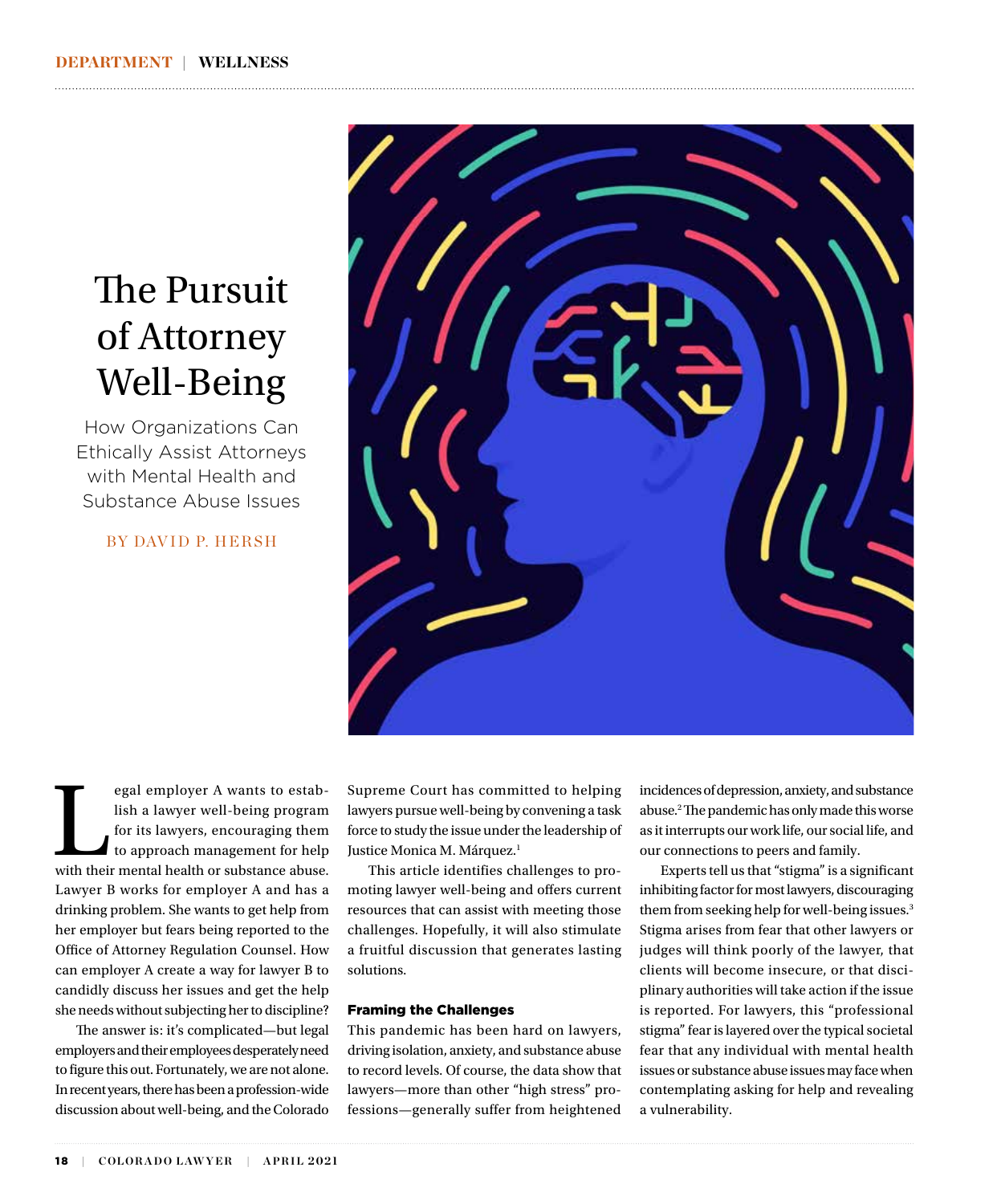#### The Ethics Environment

So how do supervising lawyers<sup>4</sup> address stigma and encourage their peers and subordinate lawyers<sup>5</sup> to come forward and get help while remaining ethical and discharging their obligations under the Colorado Rules of Professional Conduct (Colo. RPC)? How can supervising lawyers and subordinate lawyers work together to ensure we are all ethically pursuing and enhancing lawyer well-being, especially in these days of COVID-19? Supervising lawyers have obligations under Colo. RPC 5.1.6 All lawyers are obligated by Colo. RPC 8.3 to report misconduct.<sup>7</sup> What happens if a lawyer's impairment caused or risks causing professional misconduct?

Relatedly, how can organizations establish a culture that encourages lawyers to come forward, be transparent, and seek help for well-being issues (and provide that help to those in need) while still maintaining ethical propriety? Firm management and leadership set the tone and are likely in the best position to convey the message that well-being matters. They can also destigmatize seeking help. That said, at some level the need to destigmatize well-being issues may place supervising lawyers in a position that conflicts with the type of confidentiality required to "encourage lawyers and judges to seek treatment" or help for their well-being issues.<sup>8</sup> And if subordinate lawyers fear the supervising lawyer will report their request for help to disciplinary authorities, that certainly could have a "chilling effect" on that subordinate lawyer's request for help. Returning to the initial hypothetical at the top of this page, how can this legal employer navigate these waters to a successful outcome?

At a minimum, legal employers should focus on creating an atmosphere that is conducive to employees seeking help and consistently promote the message that if employees need help, the firm wants them to get help. Employers should encourage employees to seek help from the resources available.

#### Resources Available Now

Colorado has several excellent resources that are accessible to all lawyers in this state. The Colorado Lawyer Assistance Program (COLAP),<sup>9</sup> a free and confidential well-being program for the legal community, is an independent agency of the Colorado Supreme Court providing confidential professional services to members of the legal community in need.10 Other peer assistance programs such as the Colorado Attorney Mentoring Program (CAMP)<sup>11</sup> and Colorado Lawyers Helping Lawyers<sup>12</sup> are excellent resources. Further, many health insurance policies provide employee assistance programs as part of the policy benefits, including behavioral health benefits and medical benefits for in-patient and out-patient care, and intensive out-patient programs. Employers should

The Recognized Leaders in Personal Injury Law

We invite you to reach out for all your co-counseling needs in products liability, personal injury and bad faith cases

Won two of the top 20 largest verdicts in Colorado - 2017

#6 and #16 across all practice areas

\$15.9 million record breaking verdict - October 2018

- Largest premises liability verdict in Colorado history for electrocuted client with CRPS
- Settled for \$15.7 million after 3-0 published Court of Appeals victory

#### **Recent Settlements:**

- \$6 million traumatic brain injury suffered in motorcycle crash
- \$2.25 million lumbar discectomy

#### Recent high-profile co-counseling cases include:

- \$2.5 million verdict for victim killed by drunk driver and seen on the front page of the Denver Post
- Confidential Settlement for client trapped in recalled car for days as seen on Good Morning America
- Representing the victim of former Denver Bronco Justin Bannon's recent alleged shooting

Contact us at (303) 563 - 5354 for your co-counseling needs

Fracking explosion at oil and gas site

zanerhardenlaw.com

ZANER HARDEN LAW